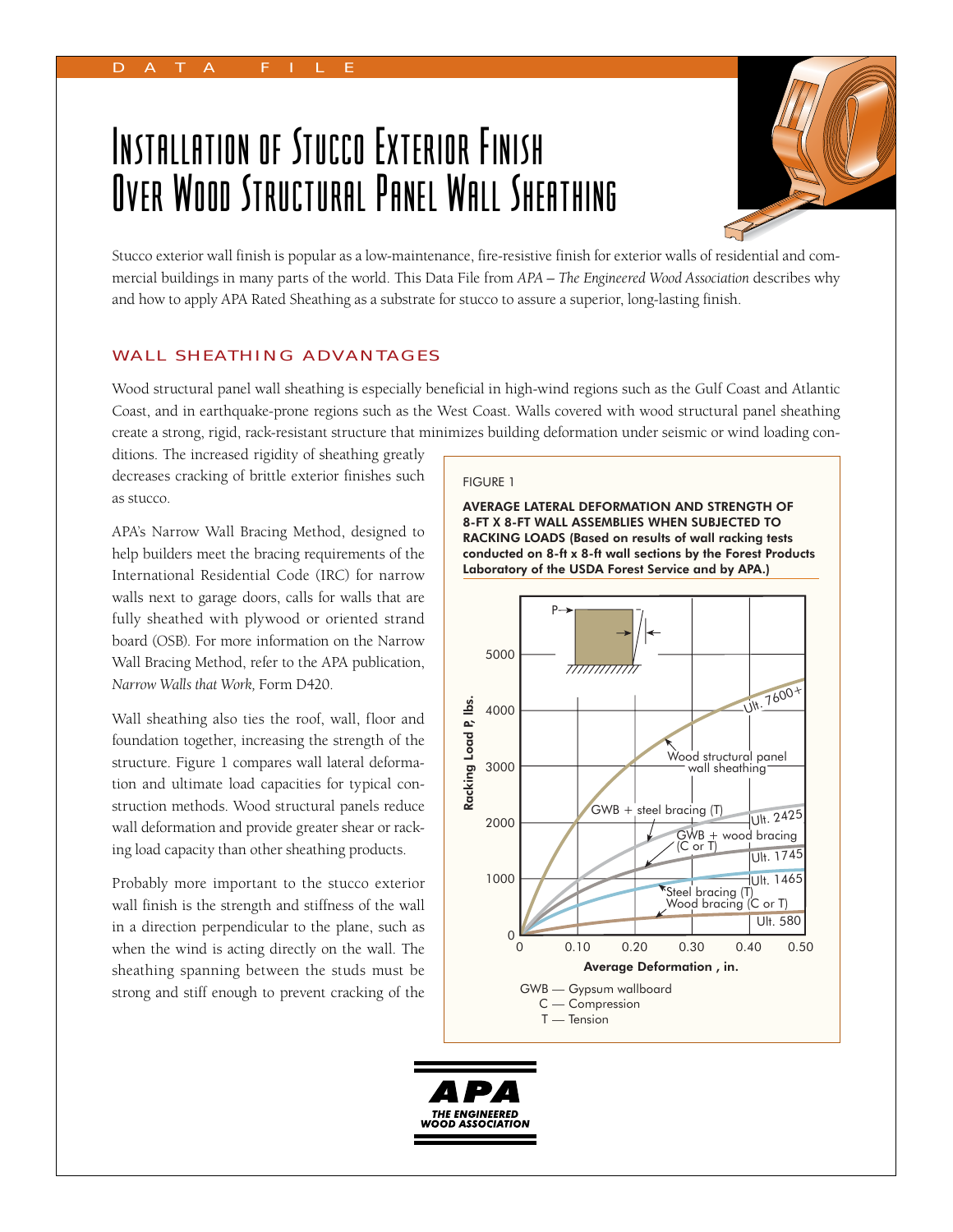stucco when subjected to these loads. Wood structural panels, especially when installed horizontally with edges blocked, are unsurpassed among code-recognized wall sheathing products for providing the requisite strength and stiffness for such applications.

Wood-frame wall construction with wood structural panels can cut construction costs and save time. The lower mass of wood-frame walls allows for simpler, less massive foundations and reduced design shear loads for seismic-resistant engineered floor or roof diaphragms. Prefabricating large wall sections on site and using "tilt-up" wall erection procedures can also save time and money for both residential and commercial applications.

## BENEFITS OF WOOD STRUCTURAL PANEL SHEATHING UNDER STUCCO

**Improved appearance**. Application over wood structural panel sheathing improves the appearance of stucco exterior finish. The wall sheathing provides a strong, flat surface to which a uniform thickness of stucco exterior finish can be applied. This reduces the potential for wavy wall surfaces.

**Fire-safe and energy efficient.** A one-hour fire-rated, load-bearing exterior wall assembly using reinforced exterior cement plaster (stucco) as an exterior finish over plywood wall sheathing is recognized as a "generic" construction system under provisions in the International Building Code (IBC). It specifies 7/8-inch exterior cement plaster over wood structural panel wall sheathing, with 2x wood studs spaced 16 inches on center. This construction eliminates the need for a separate layer of 5/8-inch Type X gypsum sheathing, thus cutting material and labor costs.

To add energy-saving thermal resistance to the wall assembly, add mineral fiber (rock or slag wool) or glass fiber insulation with a thickness that does not exceed the stud depth.

## INSTALLING WALL SHEATHING AS A SUBSTRATE FOR STUCCO

To insure that the stucco exterior finish will be uniform and monolithic in appearance, specify wood structural panels that are stiff and dimensionally stable. Avoid warped studs or thin sheathing which could create a wavy wall surface or crack the brittle stucco finish.

Before framing the wall, sight along the length of studs and cull any studs with excessive bowing or warping. Use these as blocking or for other noncritical applications. Assemble the remaining studs so that the "crown" is always oriented in the same direction (e.g., outward), to provide the most uniform nailing surface possible for the wall sheathing.

When specifying wood structural panel wall sheathing as a substrate for stucco, upgrade the usual specification to provide improved performance under the stucco exterior finish. Wall sheathing panels may be all-veneer plywood or OSB. For sheathing selection recommendations, see Table 1. General construction recommendations are shown in Figure 2.

#### TABLE 1

## RECOMMENDED THICKNESS AND SPAN RATING FOR APA RATED SHEATHING FOR STUCCO EXTERIOR FINISH

|                          |                                     | APA Rated Sheathing(b)                              |                              |
|--------------------------|-------------------------------------|-----------------------------------------------------|------------------------------|
| Stud<br>Spacing<br>(in.) | Panel<br>Orientation <sup>(a)</sup> | <b>Minimum Nominal</b><br><b>Thickness</b><br>(in.) | Minimum<br>Span<br>Rating    |
| 16                       | Horizontal <sup>(c)</sup>           | 5/16 <sup>(d)</sup><br>5/16(e)<br>3/8               | 20/0<br>$Wall-24$ oc<br>24/0 |
|                          | Vertical                            | 7/16(g)<br>15/32(f)                                 | 24/16<br>32/16               |
| 24                       | Horizontal                          | 7/16                                                | 24/16                        |
|                          | Vertical                            | 19/32 <sup>(f)</sup>                                | 40/20                        |

(a) Strength axis (typically the long panel dimension) perpendicular to studs for horizontal application, or parallel to studs for vertical application.

(b) Recommendations apply to all-veneer plywood or oriented strand board (OSB) panels except as noted.

(c) Blocking recommended between studs along horizontal panel joints.

(d) Plywood panels only.

(e) OSB panels only.

(f) OSB or 5-ply/5-layer plywood panels.

(g) Structural I Rated Sheathing.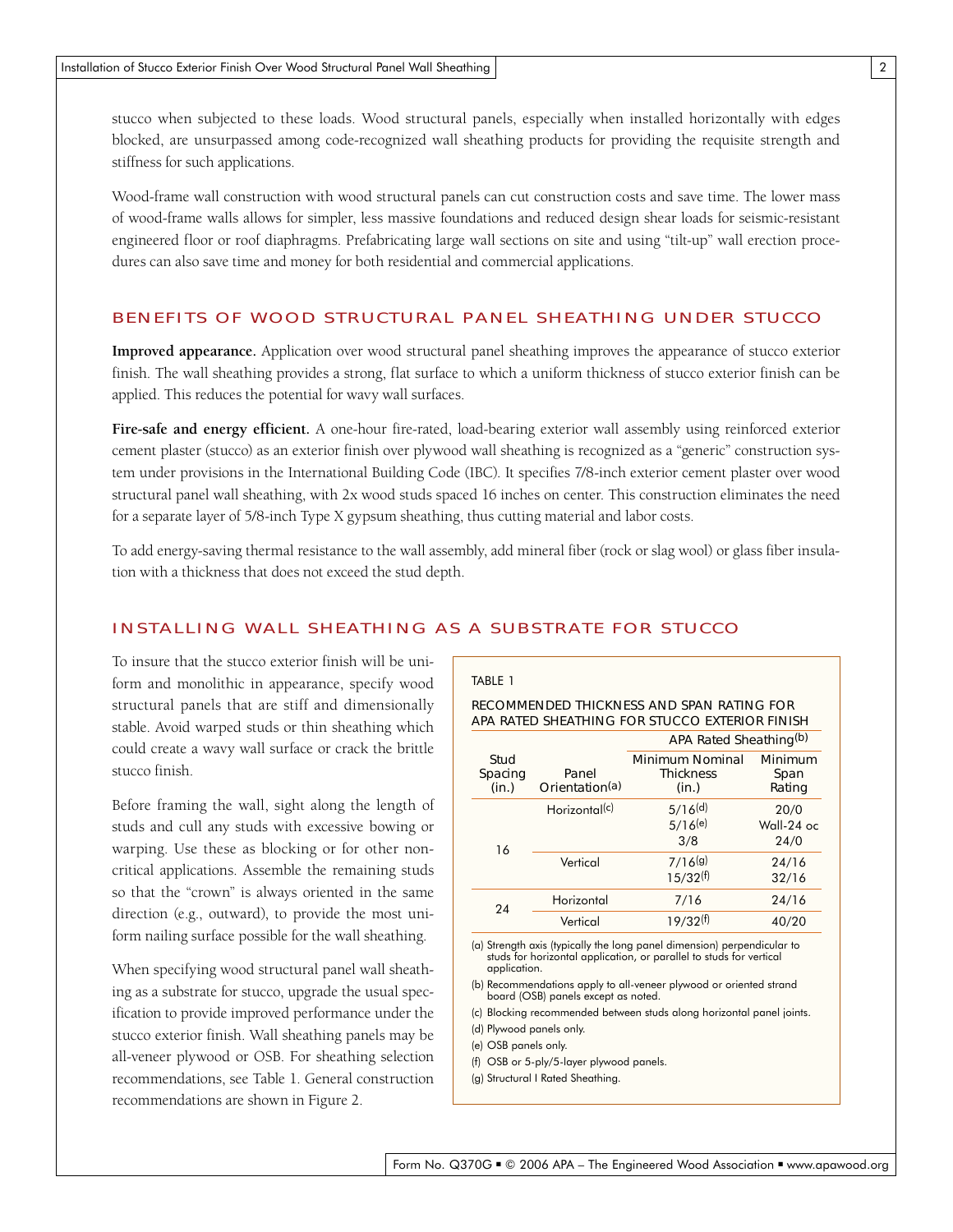

For studs spaced 16 inches o.c., use APA Rated Sheathing 24/0, Exposure 1, or thicker panels with a higher Span Rating (or panels marked with a Span Rating of 20/0 or Wall-24 oc). Install the panels horizontally with the long dimension per pendicular to studs. For-studs spaced 24-inches o.c., use minimum 7/16-inch APA Rated Sheathing 24/16, Exposure 1, or preferably thicker panels, with a higher Span Rating, also installed horizontally across studs.

When sheathing is installed horizontally, APA recommends blocking between studs along horizontal panel joints, or fastening a plywood cleat to the back side of the wall sheathing with screws, for extra edge support. When using 2x6 studs, a continuous 2x lumber "belt line" (installed flatwise) might be dadoed into the exterior edge of the studs. This will serve as blocking at the horizontal joints in the wall sheathing. Blocking is required for shear wall applications. Although blocking is not always necessary to meet wall bracing requirements, it is recommended for best performance, and to eliminate the potential for cracking of the stucco exterior finish along the horizontal joint in the wall sheathing.

If wall sheathing panels are applied vertically, thicker panels or special panel constructions are recommended to provide the necessary cross-panel stiffness as a substrate for stucco. For vertical application, use minimum 15/32 inch APA Rated Sheathing 32/16, (or 7/16 inch 24/16 APA Rated Sheathing Structural-I) Exposure 1, for studs spaced 16 inches o.c. Use minimum 19/32 inch APA Rated Sheathing 40/20, Exposure 1, for studs spaced 24-inches o.c. When panels are applied vertically, OSB or 5-ply 5-layer plywood is recommended.

APA recommends leaving a 1/8-inch space at panel edge and end joints, unless otherwise recommended by the panel manufacturer. This allows panels to expand if they are subjected to higher moisture levels during construction or after installation. Use 6d (0.113 x 2 inches) nails to fasten panels that are 1/2-inch thick or less, and 8d (0.131 x 2-1/2 inches) nails for panels over 1/2-inch thick. Space-nails 6 inches o.c. at panel edges and 12 inches o.c. at intermediate studs. Closer spacing of fasteners or other nail sizes may be necessary for engineered shear wall applications.

When installing wall sheathing along the band joist between floors in multistory construction, leave space at edges or ends of the panels which are applied over the band joist. This allows the lumber to shrink, regardless of whether the wall sheathing panels are installed vertically or horizontally. For best results, use dry lumber, APA Rim Boards, or other engineered wood framing products for band joists, to minimize cross-grain lumber shrinkage which could cause

3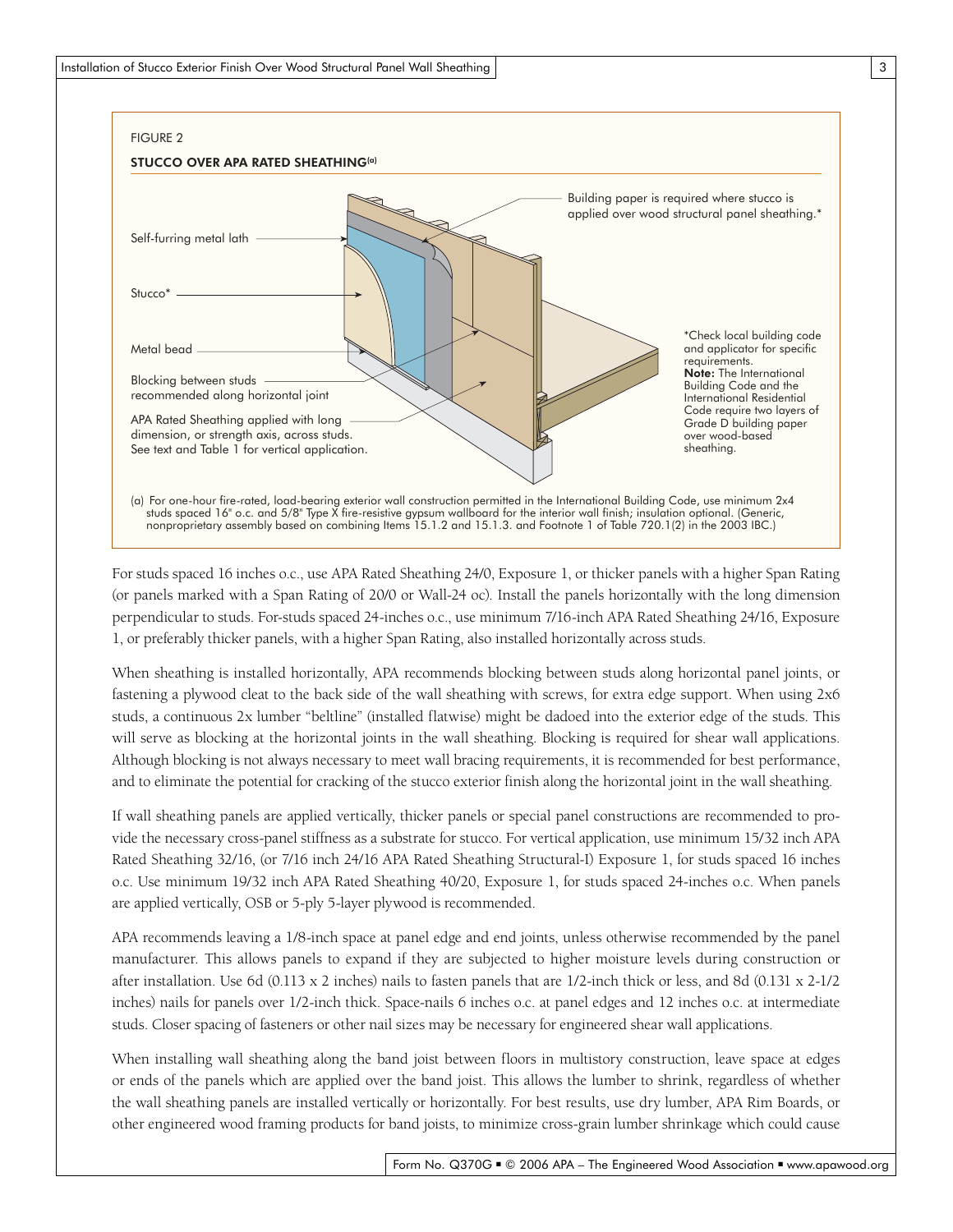buckling of wall sheathing or stucco cracking. Figure 3 shows wall sheathing used as a filler along the band joist. When required by model building codes for high-wind or seismic areas, install approved framing connectors to provide shear and uplift connections for wall framing and floor framing above and below the band joist, or see APA Technical Note: *Using Wood Structural Panels for Combined Uplift and Shear Resistance,* Form E510.

When using steel studs and runners for wall framing, fasten wood structural panel wall sheathing to load-bearing steel studs with self-tapping screws (see Figure 4). Other types of code-approved fasteners such as pneumatically-driven steel pins or screw-shank nails may also be used.

Since threads of self-drilling, self-tapping screws and screw-shank nails extend along only a portion of the shank, it is important to specify a fastener length that will insure that the threads engage the flange of the steel stud (see Figure 4). Space fasteners at least as close as conventional nails. For more information on recommended fasteners and allowable lateral loads for fasteners in engineered shear wall applications, contact steel framing manufacturers or gypsum wallboard manufacturers who also produce and distribute steel framing components.

Install building paper over wood structural panel wall sheathing when applying stucco as an exterior finish. This will help protect the sheathing from moisture permeation through the stucco. Lap building paper (flashing) over top nailing flanges of window and door components, and behind side and bottom flanges as applicable, to protect these locations against water penetration which could lead to subsequent deterioration of wall sheathing. Generally, a vapor-permeable water-resistive barrier equivalent to at least two layers of Grade D paper is specified. (Section 2510.6 in the 2006 IBC.) IRC Section R703.6.3 also requires two layers of grade D paper.

#### FIGURE 3

## HORIZONTAL JOINTS IN WOOD STRUCTURAL PANEL SHEATHING AT BAND JOIST

(For multistory buildings, provide spacing at horizontal joints for shrinkage of framing.)



- applicability in areas subject to high wind or seismic activity, consult with a design professional or see APA Technical Note: *Using Wood Structural Panels for Combined Uplift and Shear Resistance,* Form E510.
- 3. Left detail provides no design uplift resistance.
- 4. If green lumber is used as band joist, make filler joints minimum 1/4 inch to accommodate shrinkage.

## FIGURE 4

#### WOOD STRUCTURAL PANEL WALL SHEATHING ATTACHED DIRECTLY TO STEEL STUDS

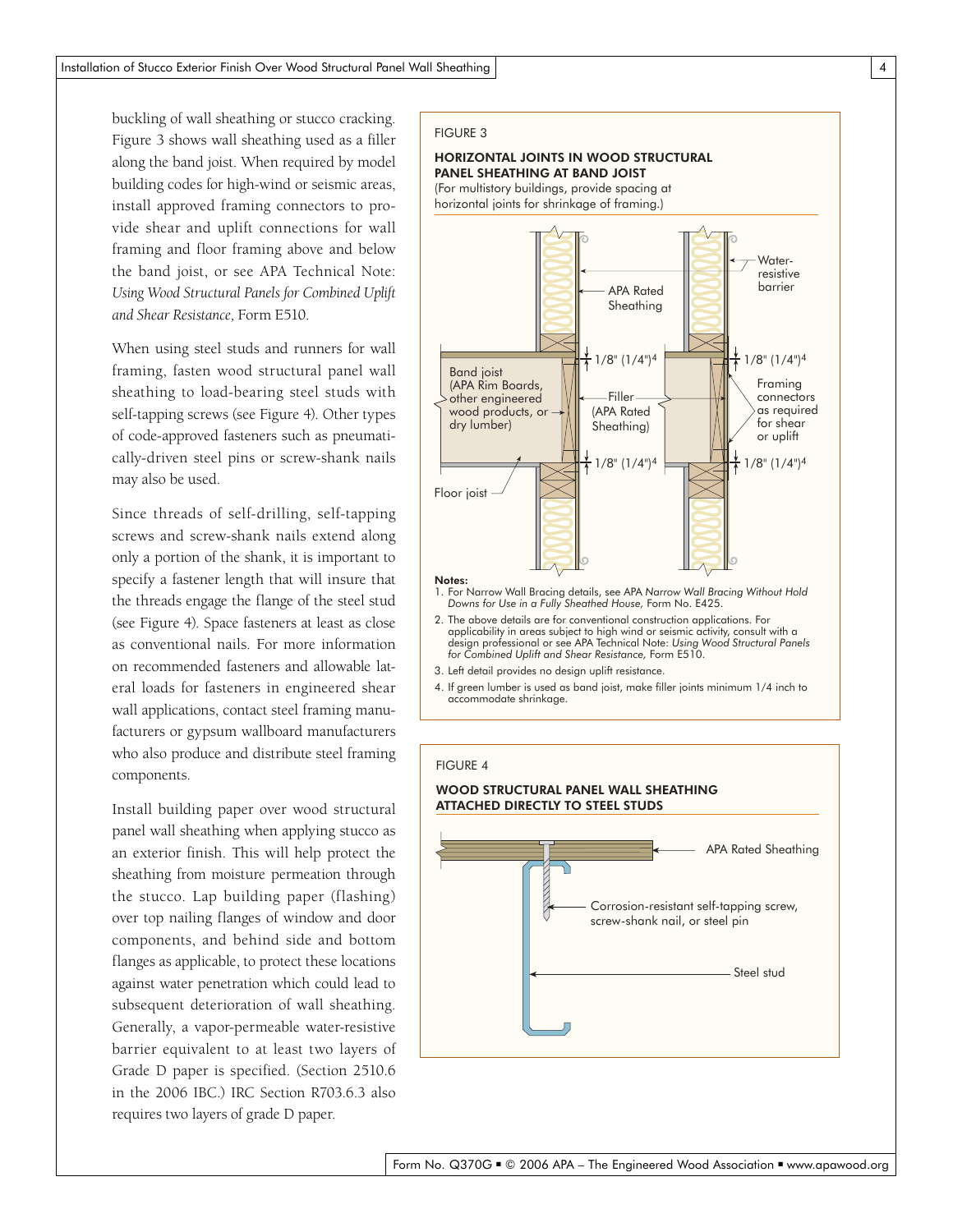# STUCCO APPLICATION

Specifications and recommendations for application of exterior Portland cement-based plaster (stucco), metal lath, and control and expansion joints should conform to applicable building code requirements. For further information, contact the Association of the Wall and Ceiling Industries - International, 803 West Broad Street, Suite 600, Falls Church, VA 22046; or the Technical Services and Information Bureau, a division of The Western Wall and Ceiling Contractors Association, at (714) 256-1708, or at www.TSIB.org.

Other sources of information include the Construction Specifications Institute, 601 Madison St., Alexandria, VA 22302; and ASTM



Standards C 1063 "Specification for Installation of Lathing and Furring to Receive Portland Cement-Based Plaster" and C 926 "Specification for Application of Portland Cement-Based Plaster," available from the American Society for Testing and Materials, 100 Barr Harbor Dr., West Conshohocken, PA 19428-2959.

# SELLING HIGH-QUALITY CONSTRUCTION

By following these simple guidelines, you can improve the appearance and performance of stucco exterior finish over wood structural panel wall sheathing, reducing the potential for call-backs and enhancing client satisfaction. The advantages and benefits are sales tools that can be used with prospective clients or home buyers.

5